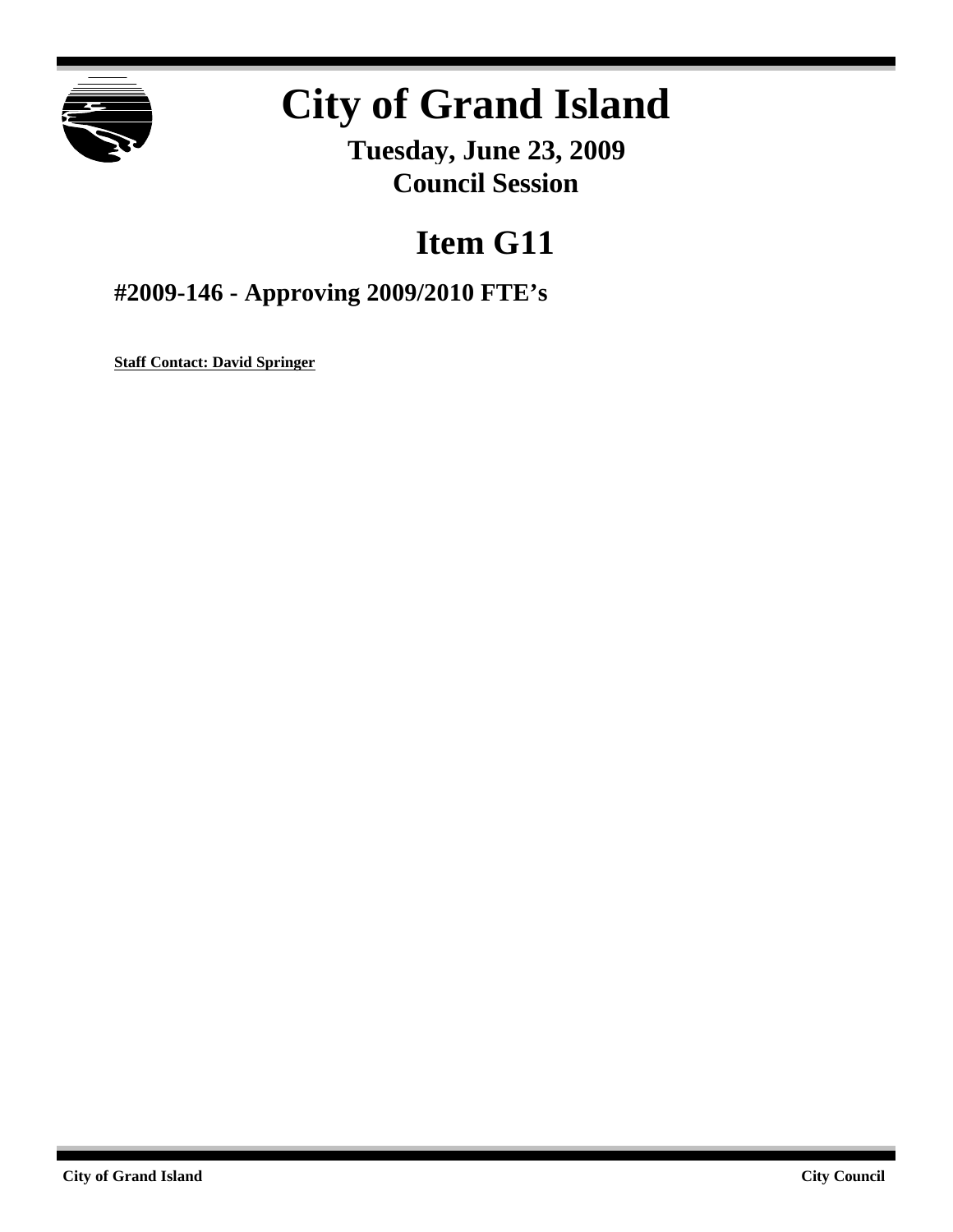### **Council Agenda Memo**

| <b>From:</b>         | Dave Springer, Finance Director |
|----------------------|---------------------------------|
| <b>Meeting:</b>      | June 23, 2009                   |
| Subject:             | Approve 2009-2010 FTE Requests  |
| Item $\#$ 's:        | $G-11$                          |
| <b>Presenter(s):</b> | Dave Springer, Finance Director |

#### **Background**

At the June 16 council study session, staff presented departmental requests for additional personnel or Full Time Equivalents (FTE). Justifications were presented by staff and cost concerns were expressed by council.

#### **Discussion**

The Council felt that even with the City assuming the personnel costs of the added Police Officers and Firefighters upon the ending of grant funding, that there is a need for these positions and that hiring and having their initial training years paid by grant was beneficial to the City. By consensus, it was agreed that Emergency Management is in need of additional support in a Communications Specialist. The two job reclassifications are to more closely reflect the actual duties of those positions. It is expected that the new hires will result in meaningful overtime reductions in those departments.

#### **Alternatives**

It appears that the Council has the following alternatives concerning the issue at hand. The Council may:

- 1. Approve the recommendation for requested FTEs.
- 2. Modify the request to meet the policy direction of the Council.
- 3. Postpone the issue to a future date.

#### **Recommendation**

City Administration recommends that the City Council approve the FTE requests as presented for incorporation into the final budget.

#### **Sample Motion**

Move to approve the FTE requests for incorporation into the 2009-2010 budget.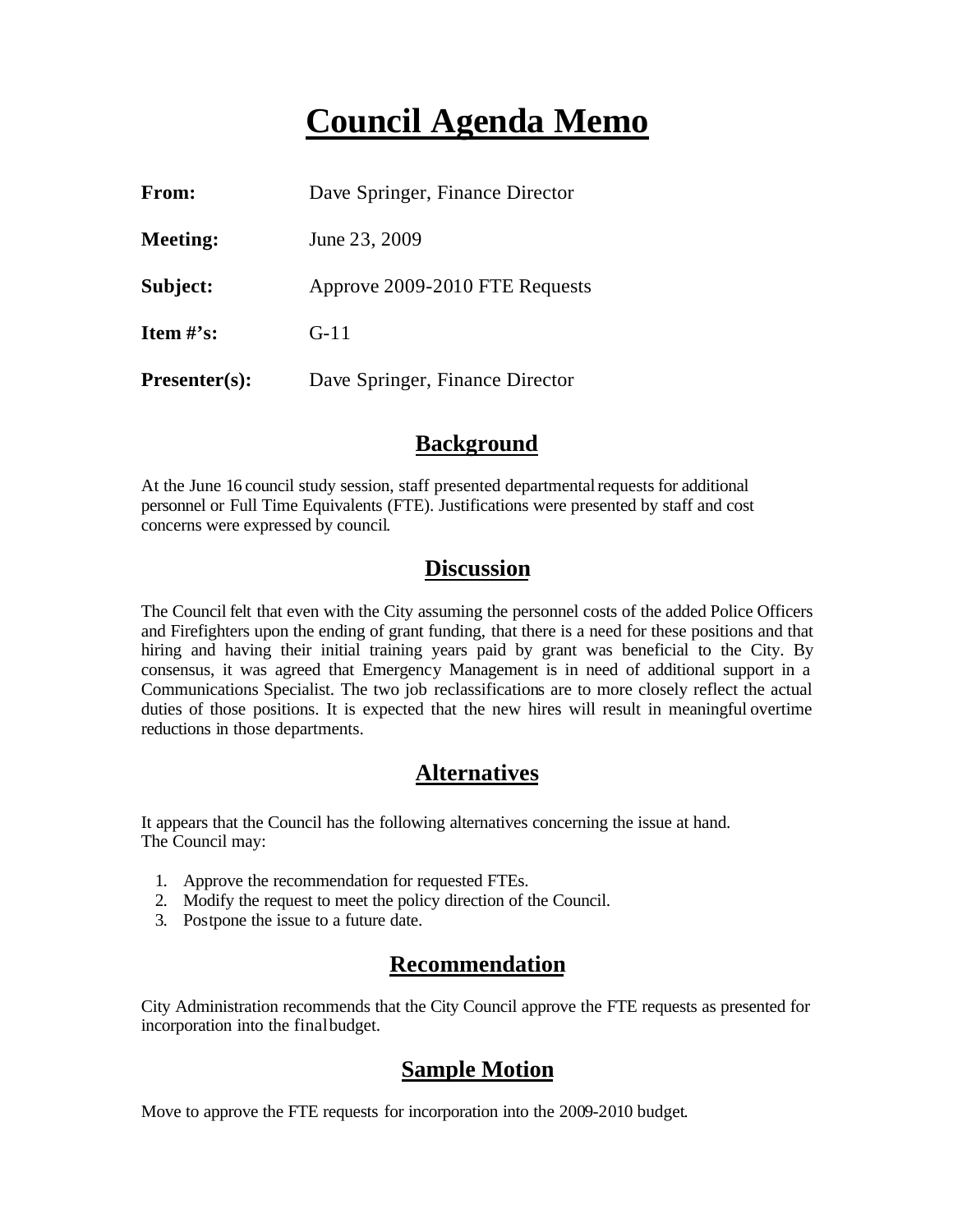### SUMMARY OF REQUESTED FTE'S, FISCAL YEAR 2009-2010

(Five Year Financial Impact)

| Dept                                  |       | PERSONAL COST |                            |                      |                     |                            |
|---------------------------------------|-------|---------------|----------------------------|----------------------|---------------------|----------------------------|
|                                       | FTE   | Changes       | 2009-10<br><b>Estimate</b> | 20010-11<br>Estimate | 2011-12<br>Estimate | 2012-13<br><b>Estimate</b> |
| No. nent Name                         |       | Requested     |                            |                      |                     |                            |
| <b>PUBLIC SAFETY</b>                  |       |               |                            |                      |                     |                            |
| 221 Fire Services                     |       |               |                            |                      |                     |                            |
| <b>GRANT FUNDED - 4 Years</b>         |       |               |                            |                      |                     |                            |
| Firefighter/Paramedic                 | 3.0   | \$154,560     | \$159,197                  | \$163,973            | \$168,892           | \$173,959                  |
| Firefighter/EMT                       | 3.0   | \$142,848     | \$147,133                  | \$151,547            | \$156,094           | \$160,777                  |
| <b>Total Fire Services</b>            | 6.0   | \$297,408     | \$306,330                  | \$315,520            | \$324,986           | \$334,735                  |
| 223 Police                            |       |               |                            |                      |                     |                            |
| <b>GRANT FUNDED - 3 Years</b>         |       |               |                            |                      |                     |                            |
| Police Officer                        | 4.0   | \$220,700     | \$227,321                  | S234,141             | \$241,165           | \$248,400                  |
| <b>Total Police Services</b>          | 4.0   | \$220,700     | \$227,321                  | \$234,141            | \$241,165           | \$248,400                  |
| 226 Emergency Management              |       |               |                            |                      |                     |                            |
| Communications Specialist             | 1.0   | \$38,778      | \$39,941                   | \$41,140             | \$42,374            | \$43,645                   |
| <b>PUBLIC WORKS</b>                   |       |               |                            |                      |                     |                            |
| 335 Streets                           |       |               |                            |                      |                     |                            |
| Maintenance Worker                    | (1.0) | (561, 229)    | (563,066)                  | (S64, 958)           | (S66, 907)          | (568, 914)                 |
| Traffic Signal Technician             | 1.0   | \$63,714      | \$65,625                   | \$67,594             | S69,622             | S71,711                    |
| <b>Total Streets</b>                  | 0.0   | \$2,485       | \$2,560                    | \$2,636              | \$2,715             | \$2,797                    |
| PROPERTY TAX REQUIREMENT              |       |               |                            |                      |                     |                            |
| <b>PUBLIC SAFETY</b>                  | 11.0  | \$556,886     | \$573,593                  | \$590,800            | \$608,524           | \$626,780                  |
| GENERAL FUND PROPERTY TAX REQUIREMENT | 11.0  | \$556,886     | \$573,593                  | \$590,800            | \$608,524           | \$626,780                  |
| <b>ENTERPRISE FUNDS</b>               |       |               |                            |                      |                     |                            |
| 520 Electric Utility                  |       |               |                            |                      |                     |                            |
| GIS Coordinator                       | 1.0   | \$58,107      | \$59,850                   | \$61,646             | \$63,495            | \$65,400                   |
| GIS Technician                        | (1.0) | (558, 107)    | (\$59,850)                 | (S61, 646)           | (S63, 495)          | (565, 400)                 |
| <b>TOTAL ENTERPRISE FUNDS</b>         | 0.0   | $\bf{0}$      | $\bf{0}$                   | 0                    | 0                   | o                          |
| <b>TOTAL CITY</b>                     | 11.0  | \$556,886     | \$573,593                  | \$590,800            | \$608,524           | \$626,780                  |